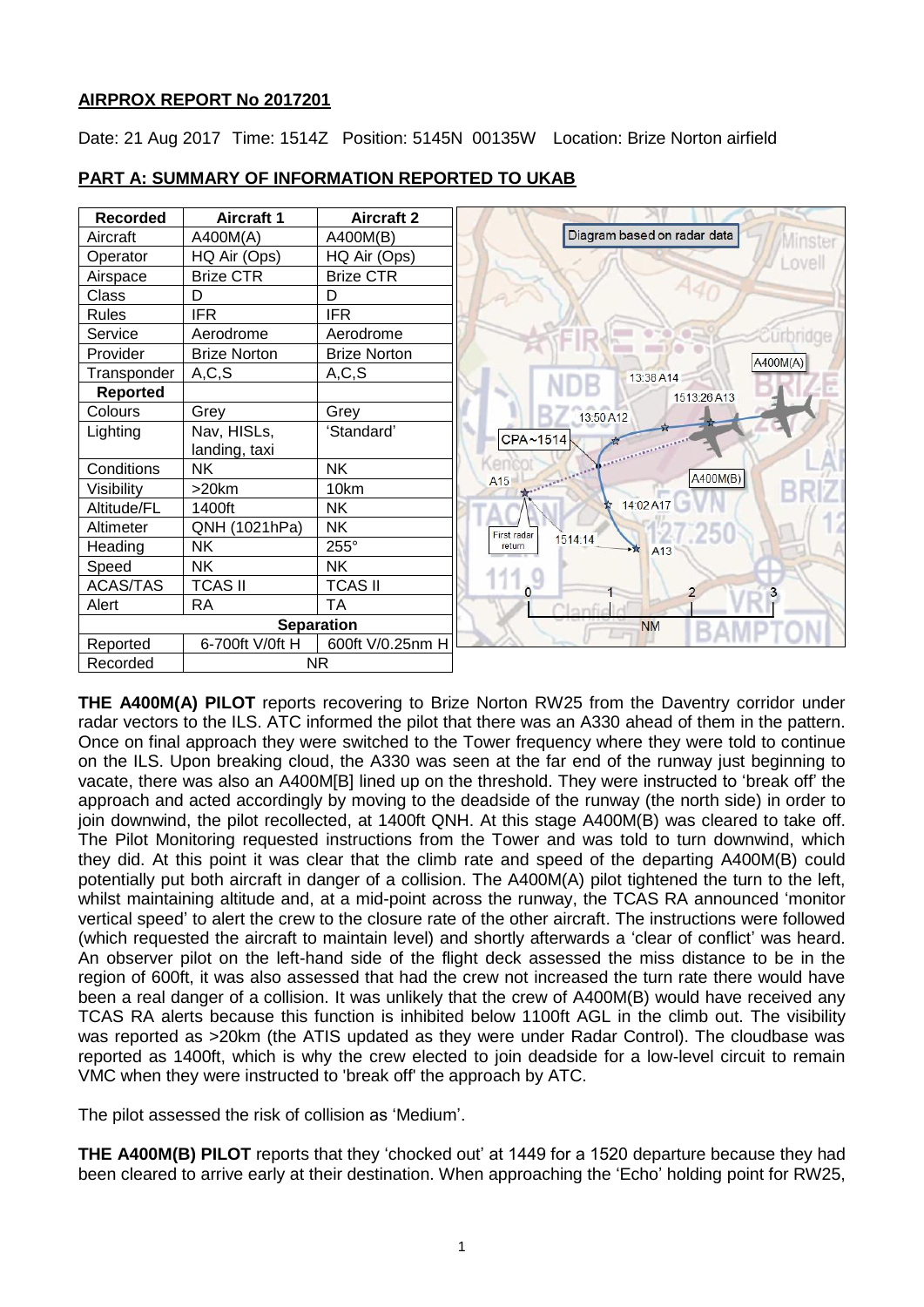ATC informed them that they had a CTOT<sup>1</sup> approximately 1 hour later. They asked ATC to file a ready message, which they said they could do at 1505. At 1509 they were told that their CTOT had come forward to 1506 [UKAB note: which gave the crew until 1516 to get airborne]. There was an A330 on short final so they continued to hold. As it was taxiing to make a left turn on to 'Charlie' they were cleared to line up, although they had heard the call that there was A400M traffic at 8nm. They were then cleared to take off on the Malby SID, but the co pilot remarked that the traffic on approach would probably not get in. As they got airborne they heard A400M(A)'s pilot being told to 'break off the approach'. He believed that the ATIS was broadcasting that the visual circuit was closed at the time. The 'TRAFFIC' visual alert appeared in the HUD, so they elected to take out the Automatic Pilot and reduce the rate of climb. The co-pilot in the left-hand seat was trying to visually acquire the other aircraft. He believed that the closest he saw the traffic on TCAS was +600ft. The crew believed that the other A400 turned downwind to avoid them but they were unsure at the time of the other pilot's intentions or the separation that was in place.

They assessed the risk of collision as 'Low'.

**THE BRIZE NORTON AERODROME CONTROLLER** reports that he was the Screen controller monitoring a trainee in Aerodrome Control band-boxed with Ground; they had been in the control position for approximately 1hr 15mins. He had taken over screening duties from another controller and was unaware how long the trainee had been in position when he took over as Screen. The A400M(B) pilot called for start 30mins before their flight-planned time and requested taxi shortly after. During taxi the A400M(B) pilot received a CTOT of 1536, which would have meant a long wait at the hold. A ready message was sent at 1505 by the Assistant, at the request of the pilot. An A330 had been pre-noted inbound at 20nm. When the A330 was at 6nm, A400M(B) received a new CTOT of 1506, the time was1509. At 2nm release was obtained from Approach for A400M(B). After the A330 had landed, the A400M(B) pilot was lined up promptly at 'Echo'. A400M(A), which had previously been pre-noted inbound, was now approaching 6nm. He judged that the A330 would not be off the runway with enough time to allow both the departing and arriving aircraft, therefore he instructed the trainee to break off A400M(A). A400M(B) was a higher priority aircraft due to the CTOT iaw local orders. After issuing the break-off instruction, the trainee then cleared the A400M(B) pilot to take off. A400M(A) was now approaching 1nm and therefore was told to turn south. The A400M(B) pilot was transferred to Approach and the A400M(A) pilot joined the visual circuit to land. The Supervisor was in the Visual Control Room (VCR) and witnessed the event.

He perceived the severity of the incident as 'Medium'.

 $\overline{\phantom{a}}$ 

**THE BRIZE NORTON SUPERVISOR** reports that he had been positioned in the Approach Room right up until the event, but realising that Tower had a slightly complex situation unfolding (they had rung Radar for release on the departing aircraft, so it became apparent that they were going to try and get the departure out in between the two arrivals) he moved to the VCR. As he arrived in the VCR he heard the Screen controller instruct the trainee to issue a break-off to the pilot on final (A400M(A)). This was the correct call because the departure was not going to be airborne in time to allow A400M(A) to land. However, immediately after issuing the break-off, the trainee then issued a take-off clearance to the A400M(B) pilot lined up for departure. The trainee had confirmed with the A400M(A) pilot that they were visual and decided to integrate them into the visual circuit. Technically, at this point, once in the visual circuit the pilot became responsible for maintaining visual separation. However, it was not the best practice because the departing aircraft and the aircraft going-around would be flying similar profiles and the departing aircraft would be beneath A400M(A) and climbing, therefore making it difficult for the A400M(A) pilot to maintain visual contact with A400M(B). Shortly after the incident he had both the trainee and Screen relieved from console to conduct their own debrief before he then also spoke with both of them to de-brief a better course of action. The correct course of action in this circumstance, he considered, would have been to wait after issuing the breakoff until A400M(A) had turned downwind and therefore vacated the climb-out lane prior to issuing the take-off clearance. However, having issued the take-off clearance, a left turn to position downwind

<sup>1</sup> Calculated Take Off Time. The Departure time provided by the Central Flow Management Unit. It has a tolerance of -5 to +10 minutes.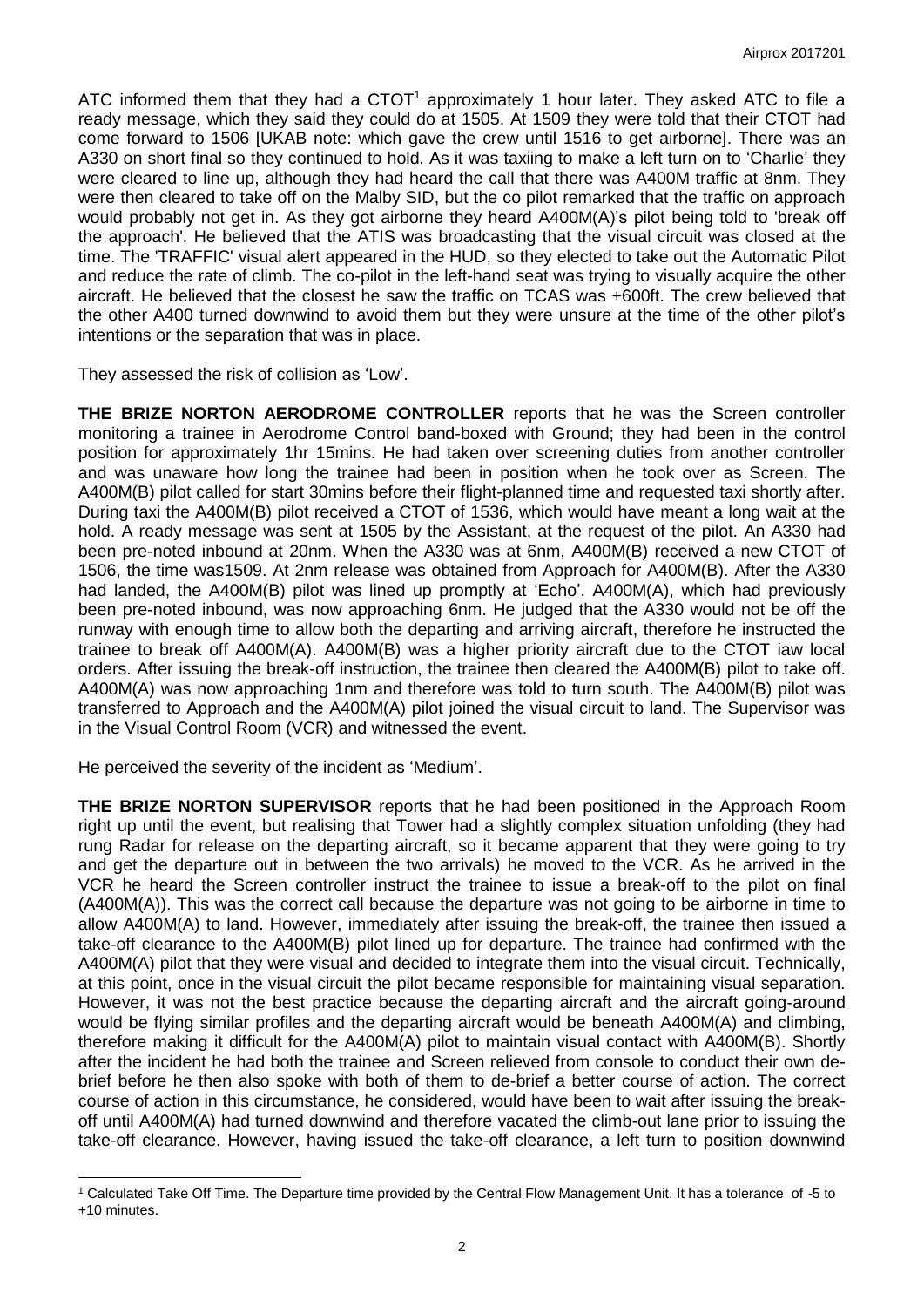was probably the appropriate decision but the instruction should have been issued earlier in order to ensure the turn was conducted over the RW25 threshold and not the mid-point of the runway where the high rate of climb of the departure meant that it would be a factor.

### **Factual Background**

The weather at Brize Norton was recorded as follows:

METAR EGVN 211450Z 00000KT 9999 BKN013 BKN016 19/16 Q1021 GRN NOSIG=

#### **Analysis and Investigation**

### **Military ATM**

An Airprox occurred in the Brize Norton visual circuit, between two A400M aircraft. A400M(A) was conducting an IFR ILS approach into Brize Norton, while A400M(B) was conducting an IFR departure from Brize Norton. Both pilots were receiving an Aerodrome Control Service from the Brize Norton Aerodrome Controller (ADC). Radar replays using NATS radars did not show the Airprox.

The Brize ADC was under training and was therefore working under guidance of a Screen Controller. Although not high intensity, the traffic situation grew in complexity. A400M(B) pilot called for start 30 minutes earlier than his flight planned time and was given a CTOT that would require a lengthy wait. Once ready, a new request was made and, at 1509, a CTOT of 1506 was issued, which meant that the aircraft would need to depart almost immediately [by 1516]. At the same time, another aircraft was landing and A400M(A) was approaching 6nm final. The Screen Controller identified that there was not enough time to allow the second landing prior to the departure, which had priority in accordance with local orders, and instructed the trainee ADC to break off A400M(A)'s approach. The break off was initiated, however this was immediately followed by a take-off clearance for A400M(B).

On checking in with Brize ADC for an ILS approach, the pilot of A400M(A) had been informed that the visual circuit was clear, but the fact that A400M(B) was lined up for departure was omitted. Once broken off from the ILS approach, the pilot of A400M(A) was asked if he was visual, which he responded that he was visual with the runway. This meant that A400M(A) would be allowed to join deadside, turn left to cross over to downwind and land from the approach. Once deadside, the pilot asked for instructions and was told by the ADC to turn downwind, responding that they were turning left and descending to 1300ft into the visual circuit to land. Shortly after, the A400M(B) pilot was transferred to Brize Approach. Neither pilot was explicitly informed of the other aircraft, although they were operating on the same frequency.

When the trainee ADC received confirmation from the pilot of A400M(A) that they were visual with the runway and joining the visual circuit, the trainee and OJTI assumed that this meant that the A400M(A) pilot was cancelling IFR and therefore adopting responsibility for separation from the departing IFR A400M(B). The lack of Traffic Information meant that the A400M(A) pilot's Situational Awareness (SA) was reduced, and the aspect of the departing A400M(B) made it difficult for the conflicting aircraft to be seen. The Brize investigation highlighted that a better course of action would have been for the trainee ADC to exert positive control and cancel the take-off clearance or, failing that, instruct the A400M(A) pilot to turn downwind early, which would have removed the aircraft from the departure lane<sup>2</sup> as soon as possible. At this stage, Traffic Information could also have been passed to the departing A400M(B), allowing the pilot to decide if he was content to proceed.

 $\overline{\phantom{a}}$  $2$  The SID profile would have A400M(B) turn onto a NE track on passing 1800ft QNH, towards and at the same altitude as A400M(A) deadside in the circuit.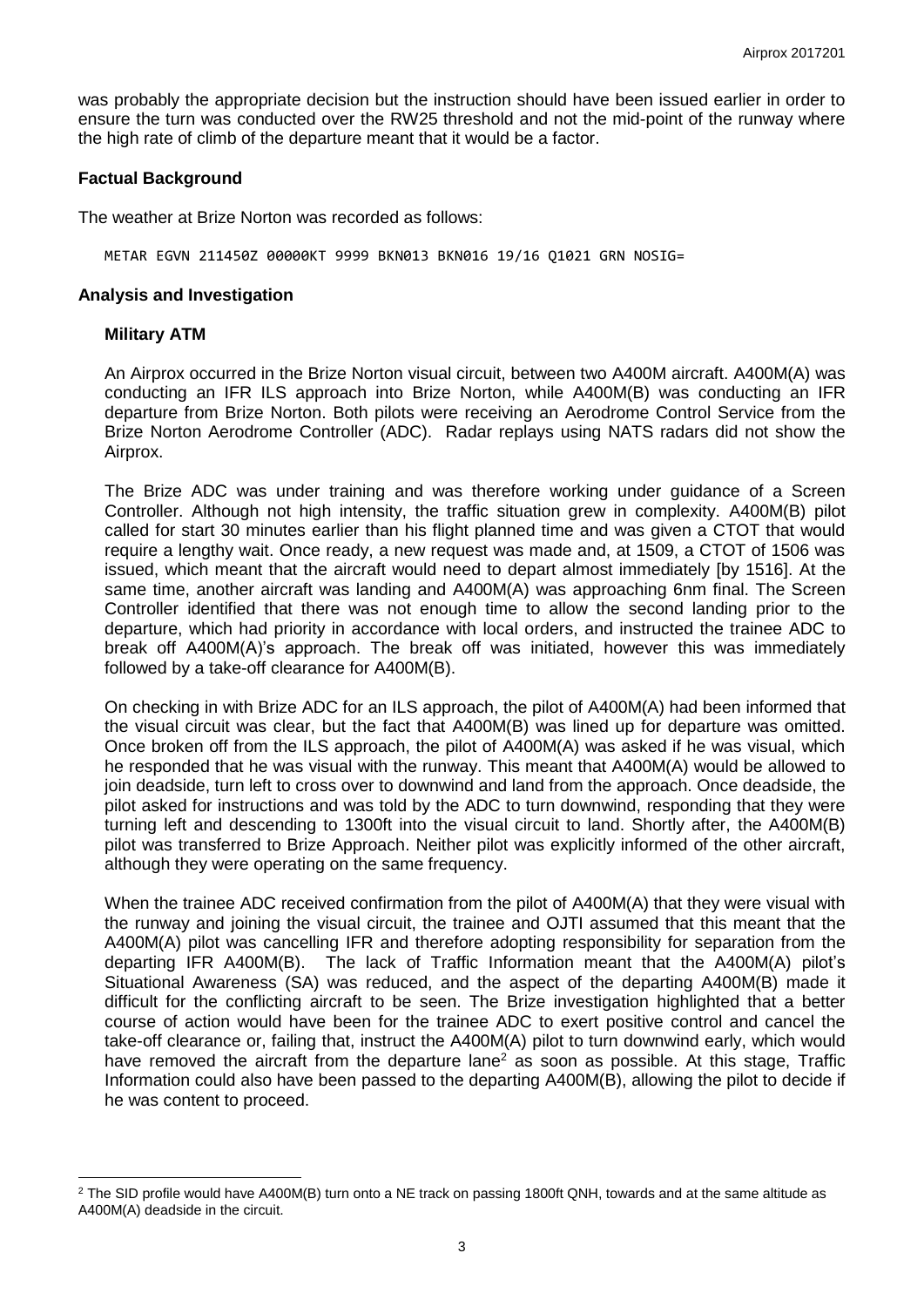The Brize Supervisor had identified the increasing complexity of the scenario and repositioned from the Approach Control Room to the Visual Control Room to offer assistance as required, but was still trying to achieve full SA of the developing scenario. When the trainee ADC unexpectedly issued the take-off clearance to the A400M(B) pilot, although the Screen Controller told the trainee to turn A400M(A) downwind, neither the Screen Controller nor the Supervisor intervened with sufficient action to ensure safe separation was maintained.

## **UKAB Secretariat**

The A400M(A) and A400M(B) pilots shared an equal responsibility for collision avoidance and not to operate in such proximity to other aircraft as to create a collision hazard<sup>3</sup>. An aircraft operated on or in the vicinity of an aerodrome shall conform with or avoid the pattern of traffic formed by other aircraft in operation<sup>4</sup>.

The Military regulations<sup>5</sup> state:

*Controllers providing an Aerodrome Service should issue information and instructions to AS<sup>6</sup> to achieve a safe, orderly and expeditious flow of air traffic in order to assist in preventing collisions between:*

- *c. AS landing and taking off.*
- *d. AS flying within the circuit area.*

The following radar recordings were taken from the NATS radar source, which would not have been available to the Brize controllers. They do not show the CPA between the two aircraft and the R/T timing from the transcript is not synchronised with the radar recordings. It appears that there is a 20-30 sec discrepancy between the two on this occasion.



Figure 1 1512:38 A400M(A)-3740. (A400M(A) pilot instructed to break off approach, based on R/T transcript.)

 $\overline{\phantom{a}}$ <sup>3</sup> SERA.3205 Proximity.

<sup>4</sup> SERA.3225 Operation on and in the Vicinity of an Aerodrome.

<sup>5</sup> RA1261

<sup>6</sup> Air Systems.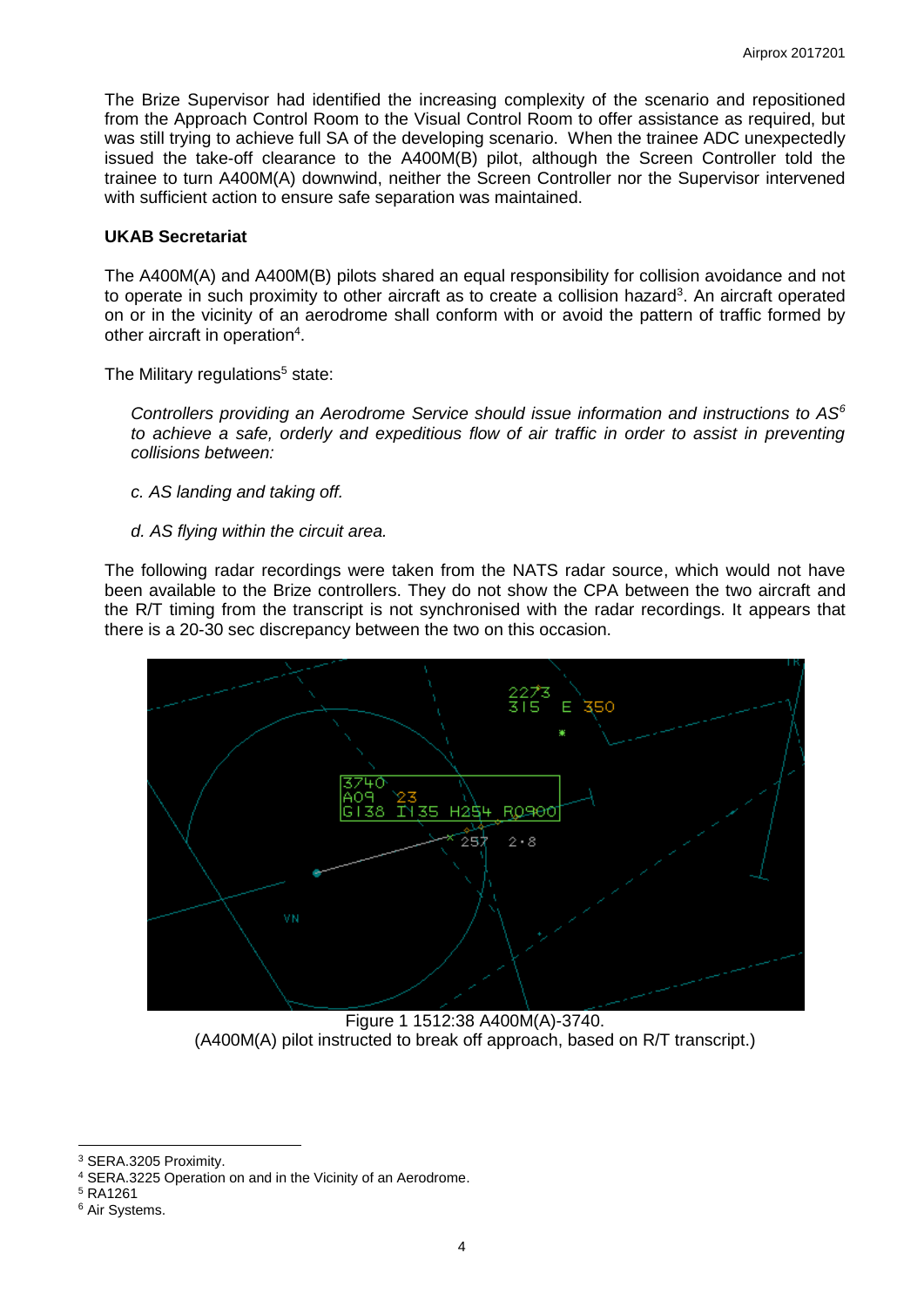

Figure 2 1513:09. (A400M(A) climbing.)



Figure 3 1513:28. (A400M(A) pilot reports turning left.)



Figure 4 1513:40.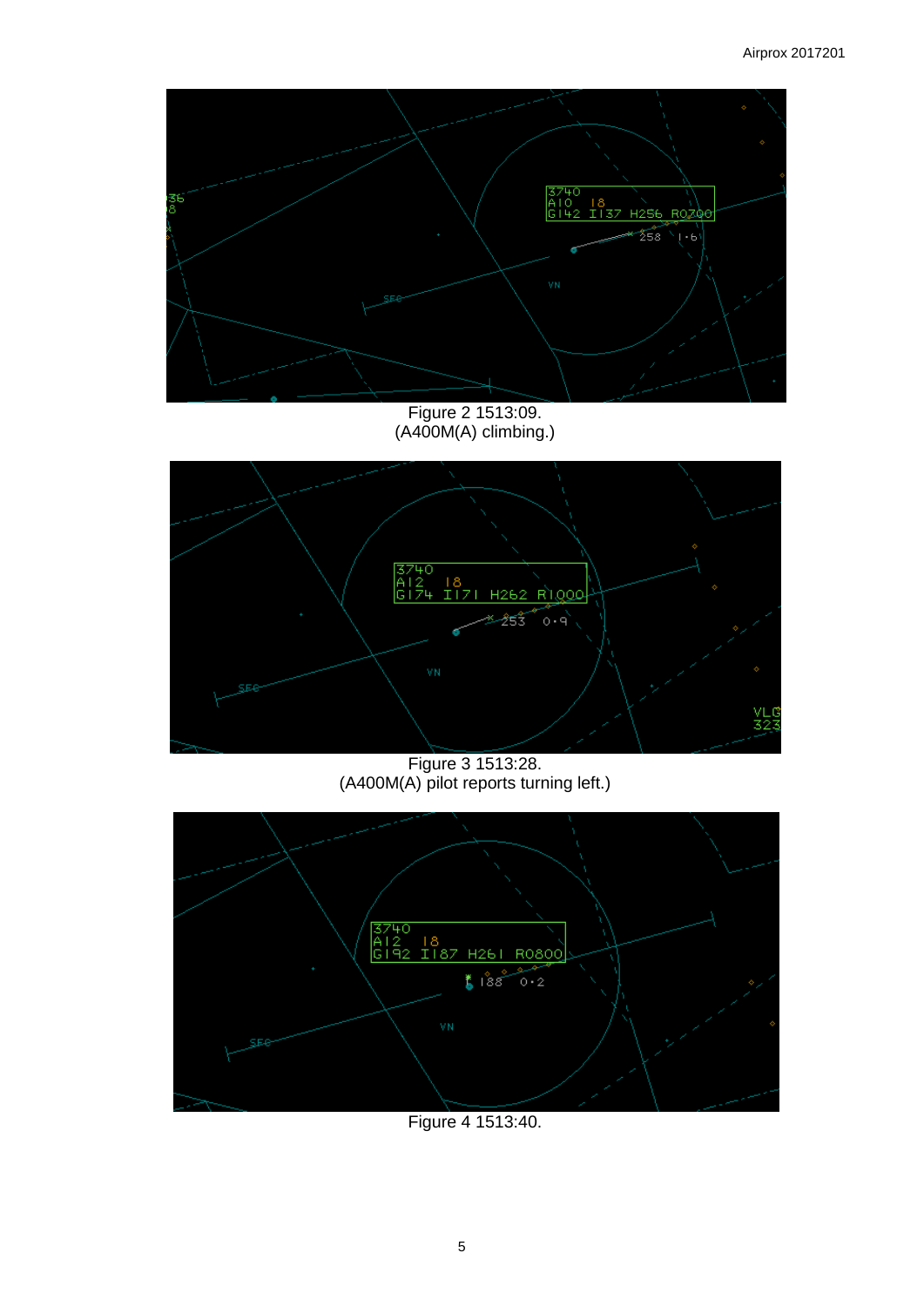

Figure 5 1514:16 A400M(B)-4741. **(**A400M(B) first appears.)

# **Comments**

# **HQ Air Command**

This incident stems from the fact that the departing A400M had a very short window of opportunity to get airborne to make its slot time; it is unfortunate that this was coincident with the approach of 2 other aircraft. ATC attempted to launch A400M(B) between a landing A330 and A400M(A) on an instrument approach, in accordance with unit priorities. When it became apparent to the controller that A400M(A) would not be able to complete its approach, appropriate instructions were issued to the pilot of A400M(A) to break off the approach. However, safe separation was not maintained and the ATC investigation into this incident identified a number of factors that contributed to the loss of safe separation, namely:

a. A lack of information to the pilot of A400M(A) regarding the presence of A400M(B) on the threshold for departure;

- b. A lack of positive control from the ADC to ensure lateral separation; and
- c. A lack of timely intervention from the ATC instructor.

Having spoken to both aircraft captains, it is apparent that the lack of information to the pilot of A400M(A) on the presence of A400M(B) on the threshold reduced the time available for the captain of A400M(A) to make a plan to avoid the departing aircraft. Essentially, the pilot of A400M(A), having become visual with the departing aircraft on the runway, had no option but to turn downwind as quickly as possible in order to avoid the climb-out lane. Additionally, the perception of the captain of A400M(B) was such that there was enough time to get airborne ahead of the A400M on approach and make the slot time. This perception was reinforced to the pilot of A400M(B) by the issuing of a take-off clearance from the ADC. However, during the departure of A400M(B), when TCAS alerted both pilots to the reducing separation between the two aircraft, timely and appropriate actions were taken by both pilots.

This incident demonstrates that all humans are fallible, but it also demonstrates the importance of passing relevant information. The crew of A400M(A) may have been able to take alternative action had they been informed of the departing aircraft. Similarly, had the crew of A400M(B) fully appreciated how close A400M(A) was to the airfield they may have elected to hold on the brakes for a few extra seconds. No single barrier to MAC can be fully effective and the employment of multiple barriers is testament to the inherent weaknesses of each. Crews and controllers should be cognisant of the fact that no person is immune to human error.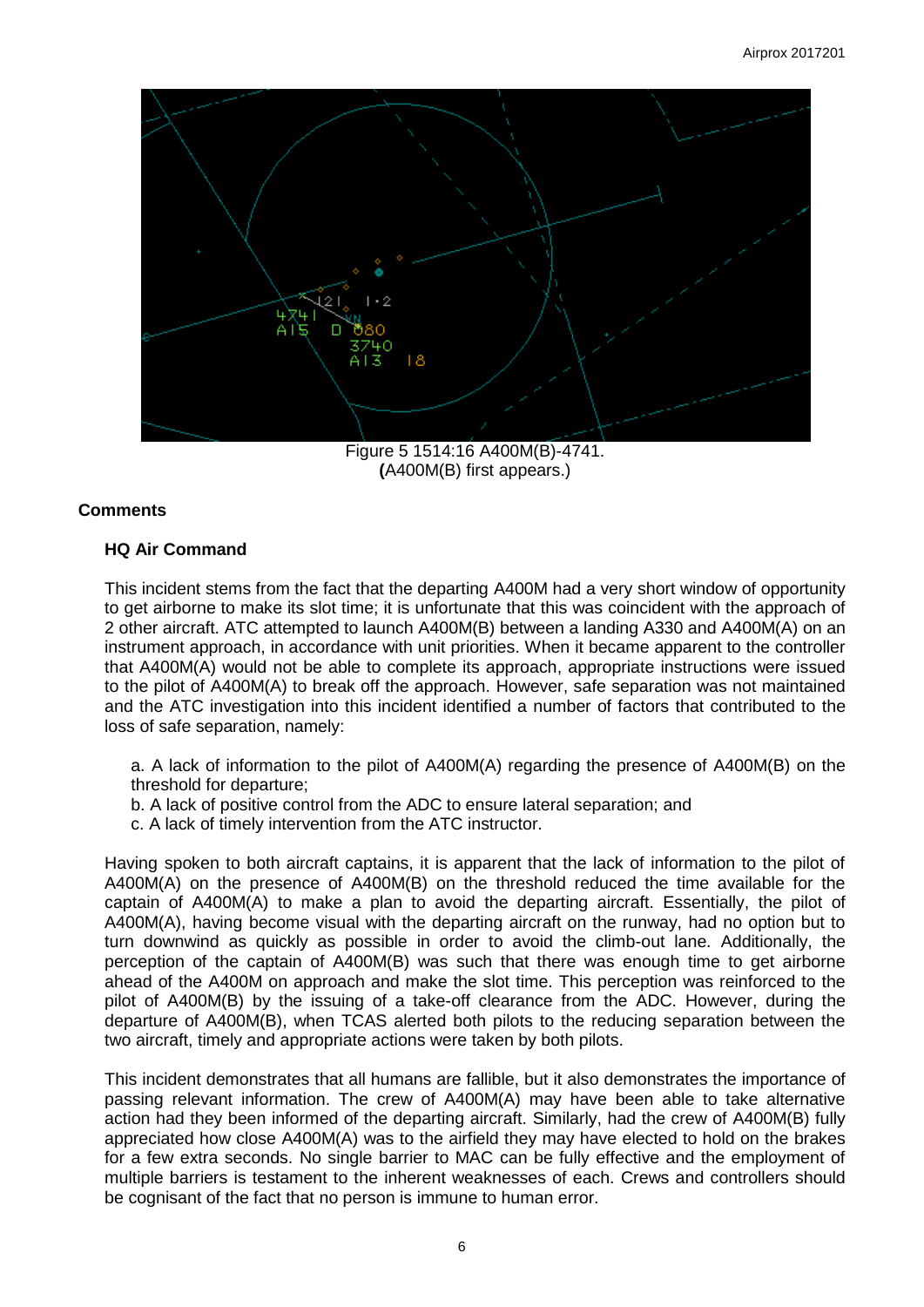## **Summary**

An Airprox was reported when A400M(A) and A400M(B) flew into proximity at about 1514 on Monday 21<sup>st</sup> August 2017. The A400M pilots were both operating under IFR. At the time of the Airprox the two aircraft were within Class D airspace of the Brize CTR (surface-to-2400ft), in receipt of an Aerodrome Control Service from Brize Norton.

### **PART B: SUMMARY OF THE BOARD'S DISCUSSIONS**

Information available included reports from both pilots, the controller concerned, area radar and RTF recordings and reports from the appropriate ATC and operating authorities.

In commencing the discussion, the HQ Air Command member, who had spoken to both pilots, was able to brief the Board on their thoughts and their respective actions during the period leading up to, and at the time of, the Airprox.

The A400M(A) crew were inbound on the ILS to RW25. Although they had reported in their filed report that they were operating under VFR the Board opined that under the weather conditions which existed at Brize at the time, it would have meant that they would, at least initially, have been operating under IFR whilst on final approach. The HQ Air Command member said that the crew had reported that they had not been aware of the departing A400M(B) until they had become visual with the airfield and had seen the aircraft on the runway. They had also seen the previous landing aircraft, an Airbus A330, just vacating at the end of the runway. The controller asked if they were visual with the airfield, which was confirmed. As soon as the pilot of the A330 had reported that they had vacated the runway, the A400M(A) pilot was instructed to break off the approach and virtually straight away the A400M(B) pilot had been cleared for take-off. The A400M(A) pilot moved to the deadside of the runway but was concerned that there was little time to formulate a plan to avoid the departing aircraft, because of the late notification to break off the approach. They elected to remain at a low-level to enable them to stay VMC and be able to turn into the low level circuit. They decided that it would not be practical to remain deadside on runway heading parallel to A400M(B) because they were not sure how long it would take for them to become vertically separated as A400M(B) climbed. They asked ATC what action they should take, but had already decided to turn left onto the downwind leg; this coincided with the instruction from ATC to turn downwind. As they tightened the left turn across the mid-point of the runway they obtained a TCAS RA to 'monitor vertical speed', which soon turned to 'clear of conflict'.

For their part, the A400(B) pilot reported that they were conscious of the new departure slot expiring at 1516. They confirmed that, at 1510, whilst at the holding point, they had heard the broadcast that there was an A400 at 8nm, and shortly after this they were instructed to line up on the runway. Immediately after hearing that the A400M(A) pilot had been instructed to break off their approach, they were cleared to take off, which they did because they thought the A400M(A) was further behind them than it was. Some Board members wondered whether the A400M(B) pilot should have been better able to assess the relative position of A400M(A) from the timing of the previous call that it was at 8nm, but they acknowledged that there had been no specific Traffic Information to the A400M(B) pilot other than them hearing the 8nm check and the instruction for A400M(A) to break off its approach. Members could understand why the decision was taken to take off; they were facing a tight departure slot and they probably believed that ATC were ensuring separation from A400M(A).

The Board then discussed the actions of ATC. The Board was aware that in the period leading up to the Airprox the Brize Aerodrome controller had been operating as an On the Job Training Instructor (OJTI) to a trainee. The position had also been bandboxed with the Ground position. Some members wondered if this was appropriate as it would appear from the transcript that the trainee was lacking experience and should not have been expected to control two frequencies, especially in a complex situation. At the very least, controller members opined that he should have been closely monitored for intervention by the OJTI as required. The trainee decided to depart A400M(B) ahead of A400M(A), and instructed its pilot to line up on the runway. About 90 seconds after the A400M(B) pilot had been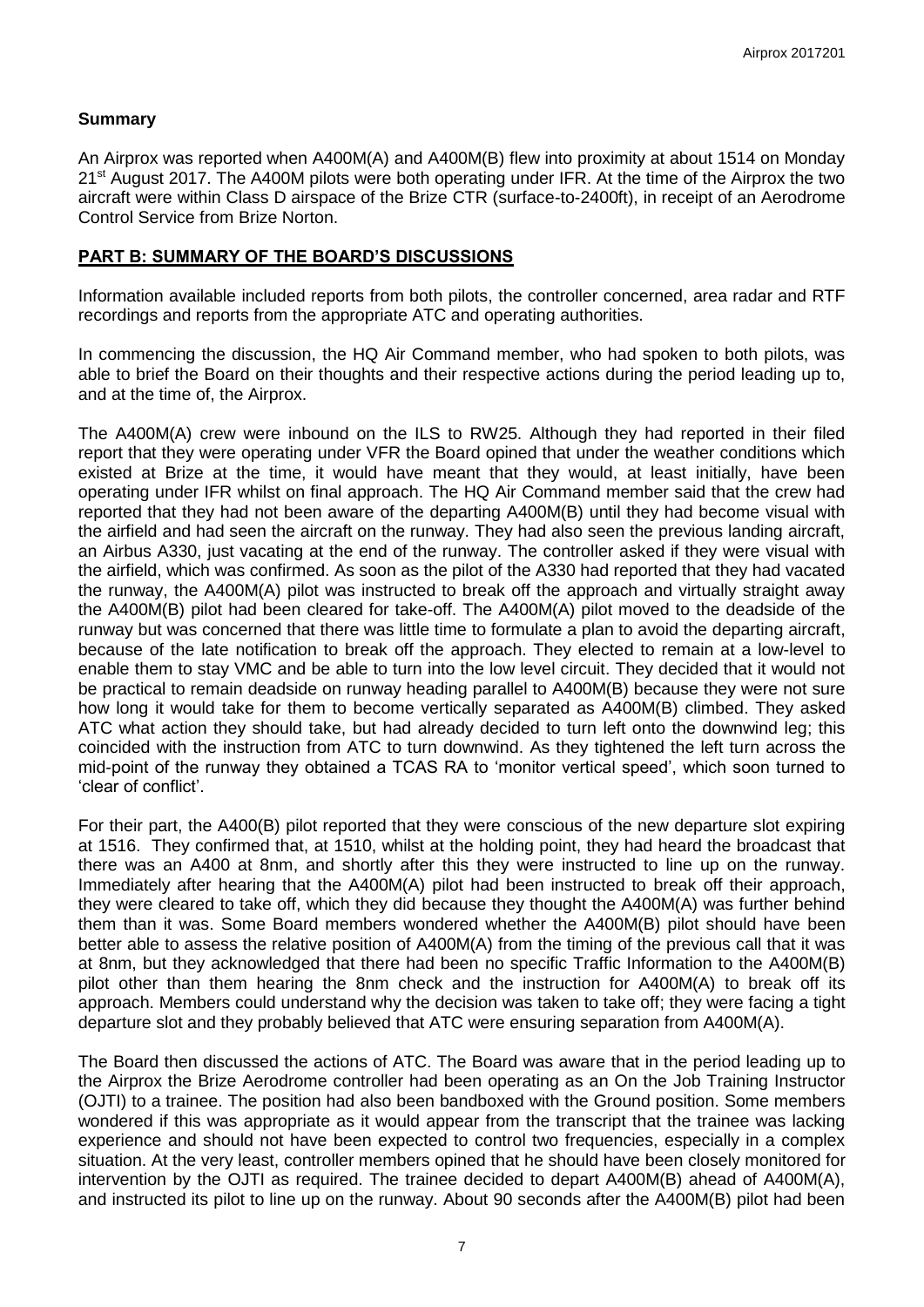cleared to line up, the OJTI, having decided that it would not be possible for the A400M(A) pilot to land, did intervene and instructed his trainee to break off its approach, which was carried out by the trainee. However, members noted that no mention was made to the A400M(A) pilot about A400M(B) being on the runway. Had the A400M(A) pilot been given Traffic Information about A400M(B) it would likely have allowed more time for them to assess the situation, resulting in the pilot commencing the left turn earlier, probably by the threshold of the runway rather than the mid-point. However, the trainee's next transmission was to clear the A400M(B) pilot for take-off, also without informing the A400M(B) pilot of A400M(A)'s position, thereby possibly influencing the pilot's decision to take off or not. The Board considered that a contributory factor to the Airprox was that the Brize Aerodrome controller did not pass sufficient Traffic Information to each pilot. The Board considered that the OJTI, although probably surprised at his trainee's actions, should have intervened again and immediately cancelled the take-off clearance. If this had taken place the Airprox would not have occurred. The Board considered that the Brize OJTI not intervening was also a contributory factor to the Airprox.

Additionally, although realising that the station priorities meant that the departing A400M(B) had priority, the Board considered that there had probably been sufficient time for A400M(A) to land and vacate the runway and allow the A400M(B) pilot to depart within the aircraft's slot time. Some Board members, although commending the Supervisor for deciding to relocate from the Approach to the Visual Control Room, also wondered if he should have moved earlier, if that had been possible. He might then have had time to assimilate the traffic situation and he could have intervened to ensure that A400M's take-off clearance was cancelled.

A lengthy discussion then took place as to whether the A400M(A) pilot was in fact operating under VFR, as they reported in their filed report, or was still under IFR at the time of the Airprox. Under the rules stated in SERA.5015(c)<sup>7</sup> 'an aircraft electing to change the conduct of its flight from compliance with *the instrument flight rules to compliance with the visual flight rules shall notify the appropriate air traffic services unit specifically that the IFR flight is cancelled and communicate thereto the changes to be made to its current flight plan'*. On this occasion no transmission was received from the A400M(A) pilot to cancel the IFR plan, nor was there any request made by ATC to establish which flight rules the pilot was complying with. Military regulations<sup>8</sup> state that *'Whilst there is a requirement for controllers to monitor the Met conditions, controllers should also establish the flight rules that AS are operating in accordance with, to ensure the appropriate ATS provision in Class D CTR. The pilot is responsible for determining the flight rules (VFR or IFR) under which they wish to conduct their flight, taking into account the Met conditions, airspace classification and the limitations of their licence/qualifications'.* The Board commented that the type of approach (VFR/IFR) was important because it dictated the separation required between the two aircraft. In Class D airspace, ATC has to separate IFR flights from other IFR flights, but this is not a requirement between IFR and VFR flights. Military controller members were of the opinion that once a pilot reports visual with the airfield then he is responsible for integrating his aircraft into the visual circuit. Non-military controller members referred to the SERA requirement and opined that IFR was not cancelled until the words 'cancelling IFR' were specifically used. Although it may have become common habit to interpret a pilot's 'visual' call as cancelling IFR, the fact was that A400M(A) was technically still IFR and so ATC were responsible for ensuring separation with A400M(B), which they did not achieve. The HQ BM Safety advisor was able to confirm, after the meeting, that this assumed procedure is not written in either Brize Norton local documents or within the MAA regulations. Consequently, in order to remove any ambiguity the Board resolved to recommend that 'HQ Air Command examine current Military regulations with regard to the status of pilots operating under IFR in Class D CTRs who declare 'visual' with the airfield'.

The Board then turned its attention to the cause and risk of the Airprox. The Board considered that although the A400M(B) pilot could have stopped their aircraft's departure to prevent the Airprox, it was the actions of the Aerodrome controller that had caused the incident. By clearing the A400M(B) pilot to depart, he had not ensured the separation of the two A400Ms as was a requirement for IFR flights in Class D airspace. Accordingly, the cause was decided to be that the Brize Aerodrome controller had cleared the A400M(B) pilot to take-off into conflict with A400M(A). The Board then turned its attention to the risk. It was unfortunate that the CPA was not recorded on radar but both

 $\overline{\phantom{a}}$ 

<sup>7</sup> Change from IFR flight to VFR Flight.

<sup>8</sup> RA1261.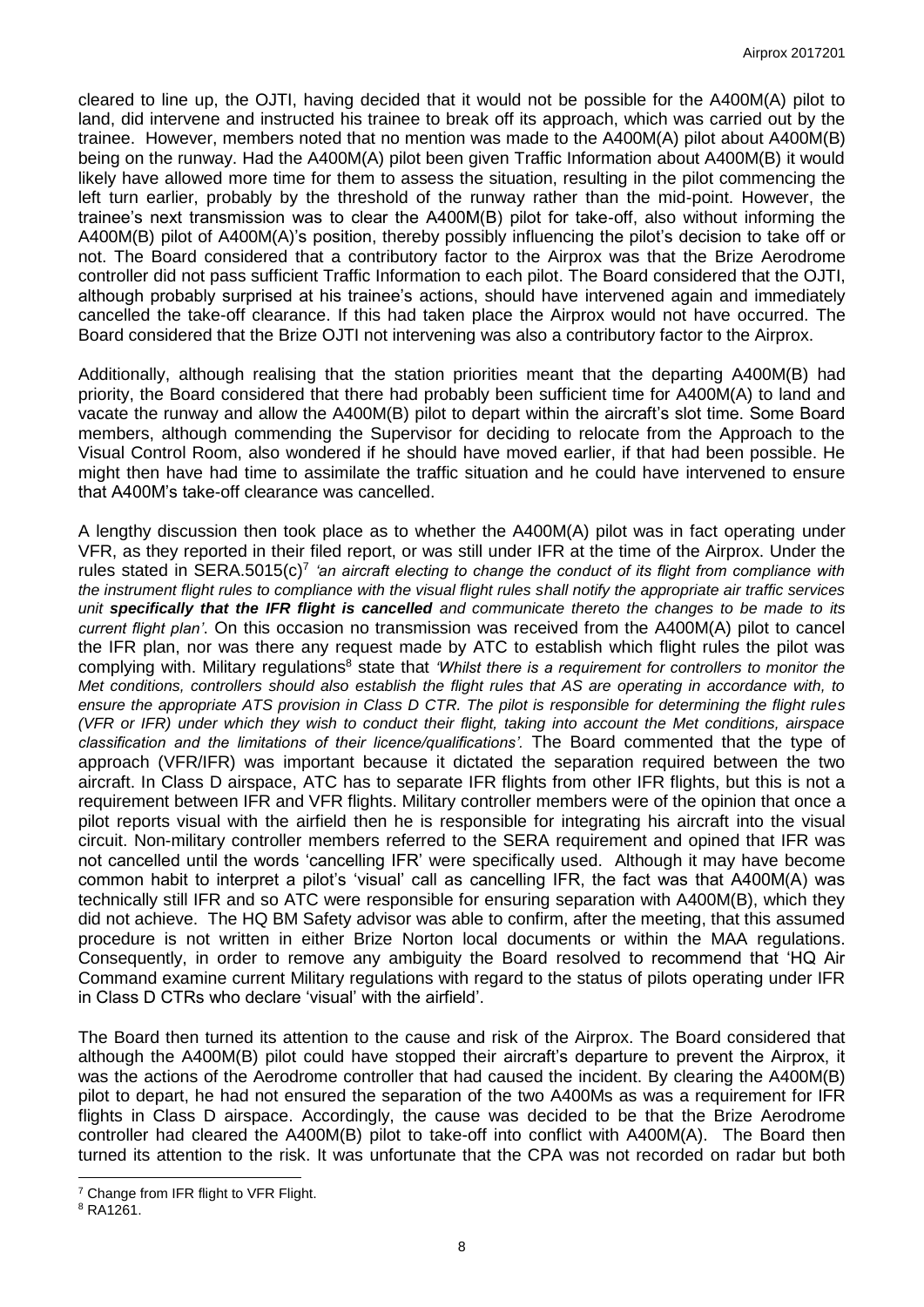pilots had assessed the vertical separation to be in the order of 600ft from visual and TCAS indications. Members noted that the A400M(A) pilot had received a TCAS RA to monitor vertical speed, but only for a short time whilst in the aircraft's left turn. They also noted that A400M(B) pilot had reduced their rate of climb after receiving a TCAS 'traffic' HUD alert. The radar recordings only show A400M(B) after A400M(A) had been established in its left turn, when it was at 1500ft. It is possible that A400M(B) did not show earlier because it was below radar cover, thus adding credence to the fact that it may have been at least 600ft below A400M(A) at the closest point. In view of all this information, the Board considered that although safety had been degraded, there had been no risk of a collision. Consequently the Board determined that the risk was Category C.

### **PART C: ASSESSMENT OF CAUSE, RISK AND SAFETY BARRIERS**

| Cause:                      | The Brize Aerodrome controller cleared the A400M(B) pilot to take-off<br>into conflict with A400M(A).                                                            |
|-----------------------------|------------------------------------------------------------------------------------------------------------------------------------------------------------------|
| <b>Contributory Factor:</b> | 1) The Aerodrome controller did not pass sufficient Traffic Information<br>to each pilot.                                                                        |
|                             | 2) The Brize OJTI did not intervene.                                                                                                                             |
| Degree of Risk:             | C.                                                                                                                                                               |
| Recommendation:             | HQ Air Command examine current Military regs with regard to the<br>status of pilots operating under IFR in Class D CTRs who declare<br>visual with the airfield. |

### Safety Barrier Assessment<sup>9</sup>

In assessing the effectiveness of the safety barriers associated with this incident, the Board concluded that the key factors had been that:

### **ANSP:**

**Regulations, Processes, Procedures and Compliance** were assessed as **ineffective** because the Aerodrome controller did not comply with the requirements for providing an Aerodrome Service as stated in military regulations.

**Situational Awareness and Action** were assessed as **partially effective** because the Aerodrome controller cleared the A400M(B) pilot for take-off whilst the A400M(A) pilot was breaking off his approach close to the airfield. Sufficient Traffic Information was not passed to either pilot.

### **Flight Crew:**

 $\overline{\phantom{a}}$ 

**Regulations, Processes, Procedures, Compliance and Instructions** were assessed as **partially effective** because the A400M(A) crew did not confirm with ATC the type of flight rules they were operating under. In the event they did not integrate into the visual circuit clear of A400M(B).

**Situational Awareness and Action** were assessed as **partially effective** because the A400M(A) crew were aware of A400M(B) departing, although at a late stage, but were unsure how they should proceed and requested the action to be taken from ATC. A400M(B) pilot was only generally aware that A400M(A) pilot was conducting an approach and so was unable to make an informed decision on whether to depart or not.

<sup>&</sup>lt;sup>9</sup> The UK Airprox Board scheme for assessing the Availability, Functionality and Effectiveness of safety barriers can be found on the **UKAB Website**.